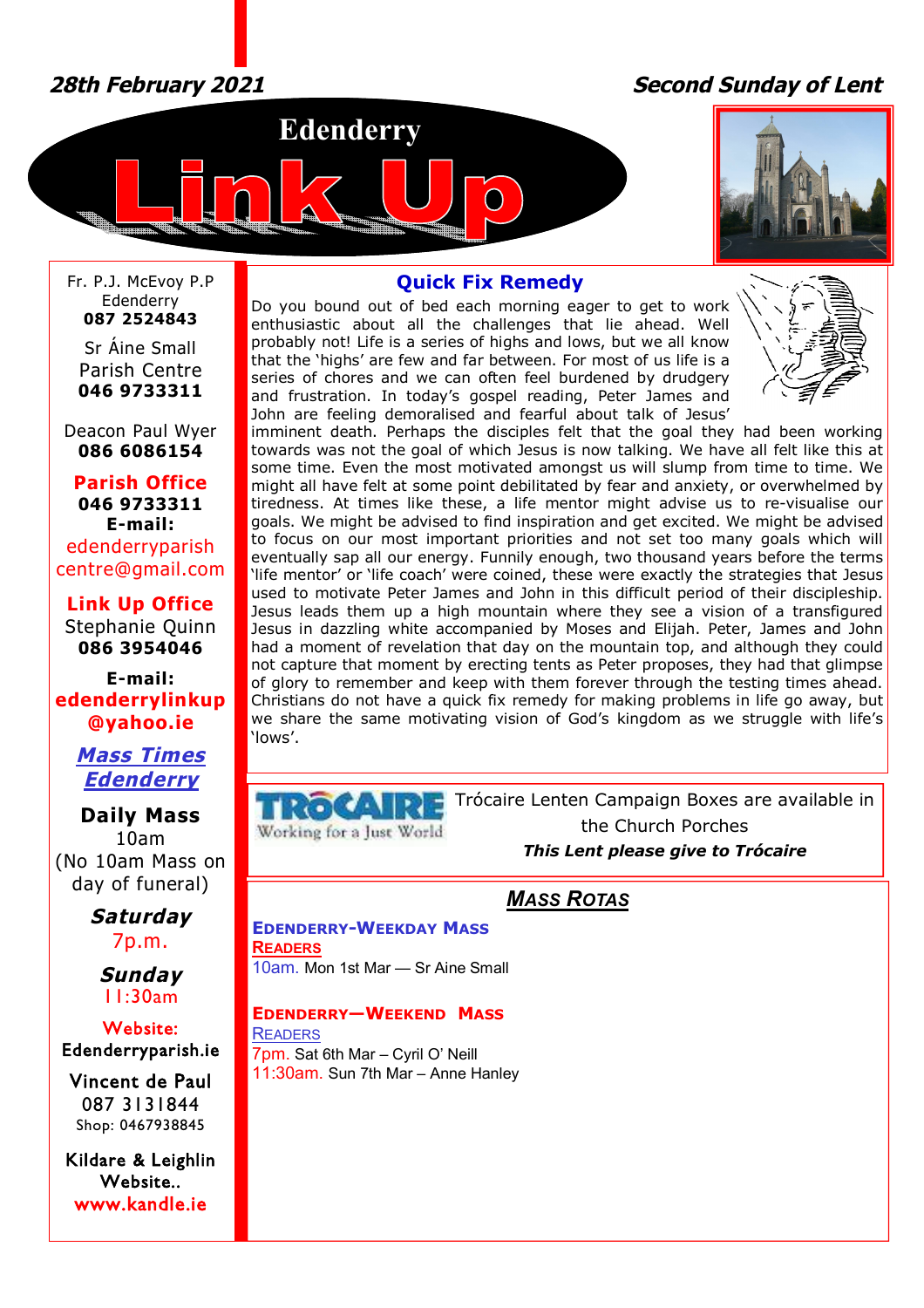**Please note:** the Parish Office is closed due to the new level 5 restrictions. Masses will go ahead via Webcam.. if you would like to book a Mass or have any queries please call

**Stephanie** @ 086 3954046 /

**Mary** @ 085 1434132

**email:** [edenderryparishcentre@gmail.com.](mailto:edenderryparishcentre@gmail.com.)

**Baptisms**: a simple reminder that baptisms may continue during this more restrictive phase, The attendance at each baptism is strictly limited to six. **Mass Cards:** If you would like to purchase a Mass card, Stephanie will be in the Office on Monday - Wednesday & Friday mornings from 10am to 11:30am.

Please ring the doorbell. **Affordable Live-in Homecare:** provides live-in carers for the elderly in your area. If you are looking for a livein carer for your relative, please call Eileen or Tom today on 087 9916791 or 087 7440729. Our website is [www.alhomecare.ie](http://www.alhomecare.ie)

**Weekly Envelope Box:** can be picked up in the Parish Office on Mon - Wed - Fri morning from 10am to 11:30am;

**Daily readers rota:** can be picked up in the Parish Centre. Mon-Wed-Fri (10am to 11:30am)



*Some flowers blossom best in the sun, others do well in the shade. Remember...God puts us where* 



*Failte* 

*We welcomed the following into the Christian Community through the Sacrament of Baptism:*

*Grace Gabrielle O'Reilly* 



**Community Notices PARISH LOTTO DRAW RESULTS FOR DRAW HELD ON** 

> **Wednesday 24th February 2021 NUMBERS DRAWN**



 **No Jackpot Winner 10 Matched 3's won €100 each No local Winner**

**Next Week's Jackpot €16,000**

1800 247 247 is a direct phone line to Pieta or text HELP to 51444. They are here to help and support you or someone you love and care for.



*James Kelly Coil Dubh/ Ballinakill*

 *May he Rest in Peace. Our Sympathy to his family* 

## **MASSES FOR THE COMING WEEK**

**Saturday 7pm:** Henry Groome; Months mind Mass; Fergal Farrell; 1st Anniversary; May Glennon, 1st Anniversary; Kit O'Mara, 1st Anniversary; Michael Sheill; James Farrelly Snr; James Farrelly (grandson) Months mind Mass;

**Sunday 11:30am:** Michael Hurley, 1st Anniversary; Fergal Farrell; 1st Anniversary; Maria Lynam; Phil O' Callaghan

**Monday 10am:** Anne & Joe Duffy; Andy & Patsy Walsh; Michael Duffy; Margaret Murphy (USA); Kathyrn, Marjorie, Helen, Peter, Laurence, James, Rosalee & Michael Duffy (Texas); Kate & Pat Byrne; Elizabeth & James Duffy

**Tuesday 10am:** John Mason **Wednesday 10am:** 

**Thursday 10pm: Friday 10am: Mass Card Intentions**

**Saturday 7pm:** Kathleen Nolan: Months mind Mass: Thomas (Tommy) Maher, 1st Anniversary; Fionnuala Doyle; Jude Loughlin **Sunday 11:30am:** Eddie Finn, 1st Anniversary;



*We Pray for the following whose Anniversary occurs around this time.* 

*Julia Ennis*